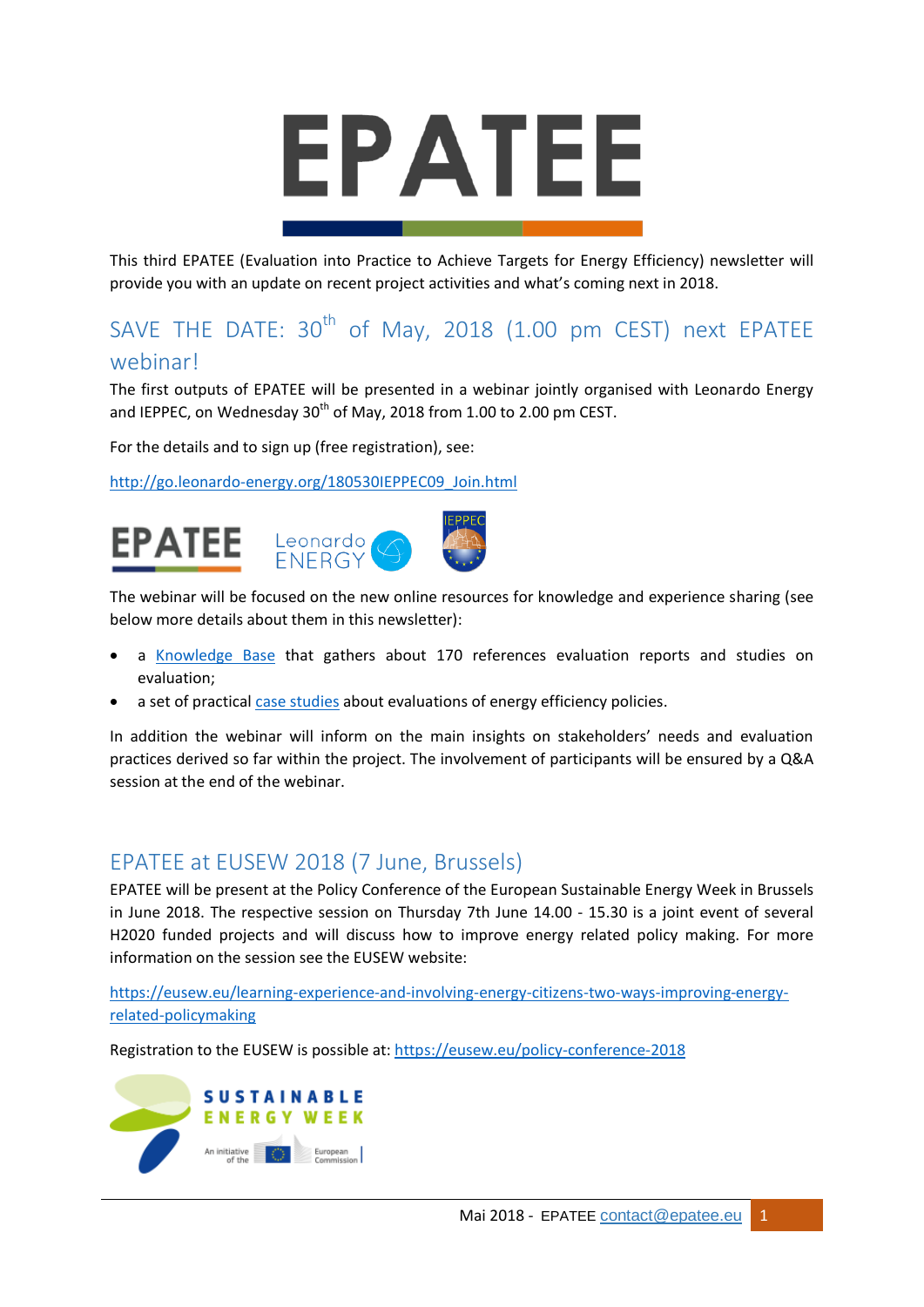## EPATEE Knowledge Base now available online!

This Knowledge Base encompasses more than 170 evaluation reports, papers, guidebooks or metaanalyses. Its goal is to make resources about evaluation of energy efficiency policies or programs easily available. That's why it gathers references from various sources, and structures them according to the types of reference, policy, sector, evaluation objective, calculation method, adjustment effects taken into account and other criteria.

You can conduct now your own search in the Knowledge Base with your computer, tablet or smartphone thanks to a user-friendly interface:

Access through the EPATEE website:<https://epatee.eu/main-results> and then by clicking on the bullet point "Knowledge Base"

Direct link:<https://www.epatee-lib.eu/>

 $-1 - 1 - 1$ 

| <b>EPATEE</b>                        | SEARCH -                                            |                                  |                                              |
|--------------------------------------|-----------------------------------------------------|----------------------------------|----------------------------------------------|
|                                      |                                                     |                                  |                                              |
| Search by Categories                 |                                                     |                                  |                                              |
| <b>Year of publication</b><br>1984   |                                                     | 2017                             | Language<br>None selected -                  |
| <b>Study type</b><br>None selected - | <b>Type of policy instrument</b><br>None selected - | <b>Sector</b><br>None selected - | <b>Geographical scope</b><br>None selected - |
| <b>V ADVANCED SEARCH</b>             |                                                     |                                  |                                              |
| <b>SEARCH</b>                        | <b>CLEAR ALL</b>                                    |                                  |                                              |

Please feel free to send us your feedback at [bf@isi.fraunhofer.de.](mailto:bf@isi.fraunhofer.de)

### Recordings of first experience sharing webinars now available online!

You can find the webinars (presentations and recordings) at the following links on the EPATEE YouTube Channel that took place the  $13<sup>th</sup>$  March :<https://youtu.be/HryUHr6BFNk> and 20<sup>th</sup> March <https://youtu.be/O3IR2dET9uY>

# 2<sup>nd</sup> EU Peer-Learning workshop in Vienna (25 April 2018)

The 2nd European Peer-Learning Workshop of EPATEE was held on 25<sup>th</sup> April 2017 in Vienna. The workshop was jointly organised with the OSYSSEE-MURE project and updated on recent results of both projects with a view on policy evaluation. Special focus was put on discussing the multiple benefits of energy efficiency policies. For more information on the presentations and results see the EPATEE website: <https://epatee.eu/events>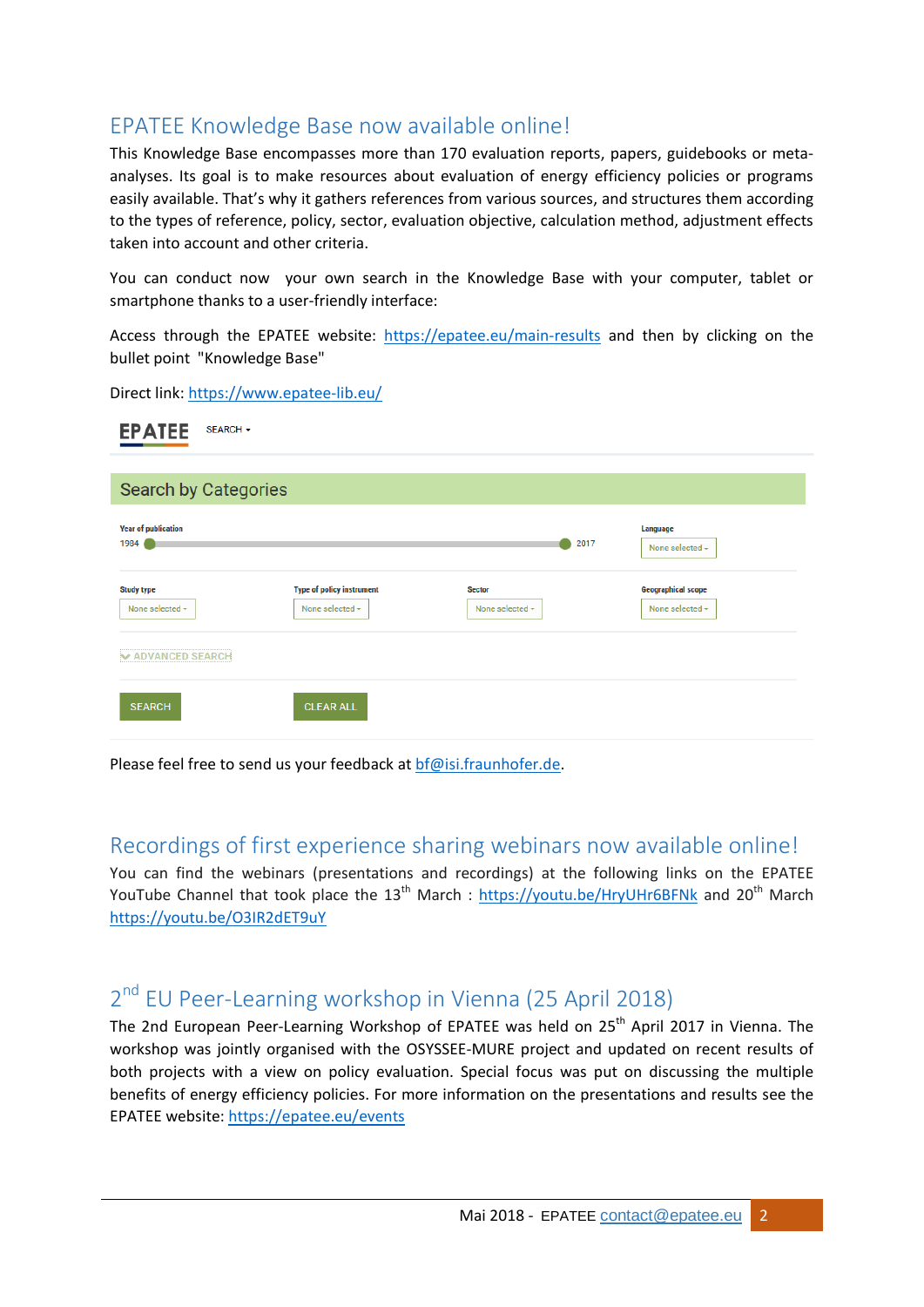# 15 EPATEE case studies now available

One of the objectives of EPATEE is to provide concrete examples of evaluations, gathering detailed experience feedback about why evaluation is used, how it is performed, what difficulties are encountered, etc.

The case studies include a short description of the policy/programme evaluated, the main data available (means, outputs, energy savings), a concise description of the evaluation method, and an interview with the evaluation customer or the evaluator about a qualitative experience feedback on the evaluation.

15 case studies are already available on the EPATEE website, together with two short documents introducing the case studies and the terminology used:<https://epatee.eu/case-studies>

Some more case studies will be released this Summer, as shown in the map below.



# Overview of EPATEE case studies

If you have comments or suggestions about the case studies, please contact Jean-Sébastien Broc [\(jsb@ieecp.org\)](mailto:jsb@ieecp.org).

### Results of the second online survey

Getting feedbacks from stakeholders is at the heart EPATEE, to ensure that we meet stakeholders' expectations and priorities.

A second online survey was thus done in February 2018. Its objectives were to get 1) suggestions and priorities in view of the development of the EPATEE online toolbox, and 2) to get suggestions and feedbacks about the issue of integrating evaluation into the policy cycle.